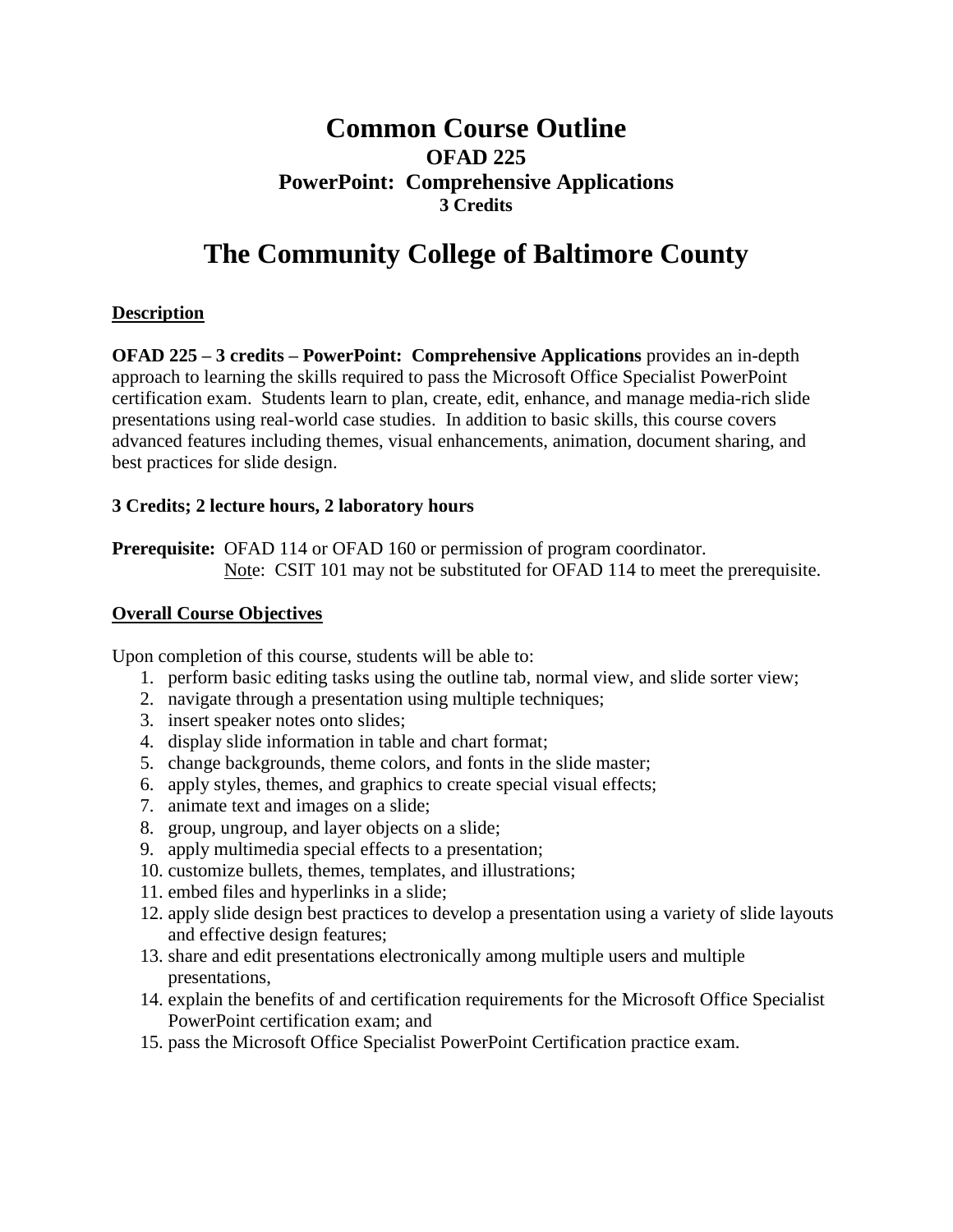#### **Major Topics**

- I. Microsoft PowerPoint Basics
	- A. Ribbon and screen elements
	- B. Views
	- C. Navigation
	- D. Enter and edit slide text
	- E. Insert slides
- II. Effective Slide Design
- III. Creating a Presentation
	- A. Blank presentation
	- B. Templates
	- C. Importing files
- IV. Formatting a Presentation
	- A. Slide layouts
	- B. Backgrounds and themes
	- C. Slide master
	- D. Headers and footers
	- E. Tables and charts
- V. Customizing a presentation
	- A. Fonts
	- B. Bullets
	- C. SmartArt, shapes, and graphic objects
	- D. Group and ungroup objects
	- E. Animation and transitions
	- F. Building blocks and quick parts
	- G. Media
- VI. Delivering a presentation
	- A. Speaker notes
	- B. Navigating in a slide show
	- C. Hide/reveal slides
	- D. Remote control and laser pointer
	- E. Self-running presentation
- VII. Managing Multiple Presentations
	- A. Merge presentations
	- B. Share revisions
	- C. Compress media
- VIII. Microsoft Office Specialist PowerPoint Certification